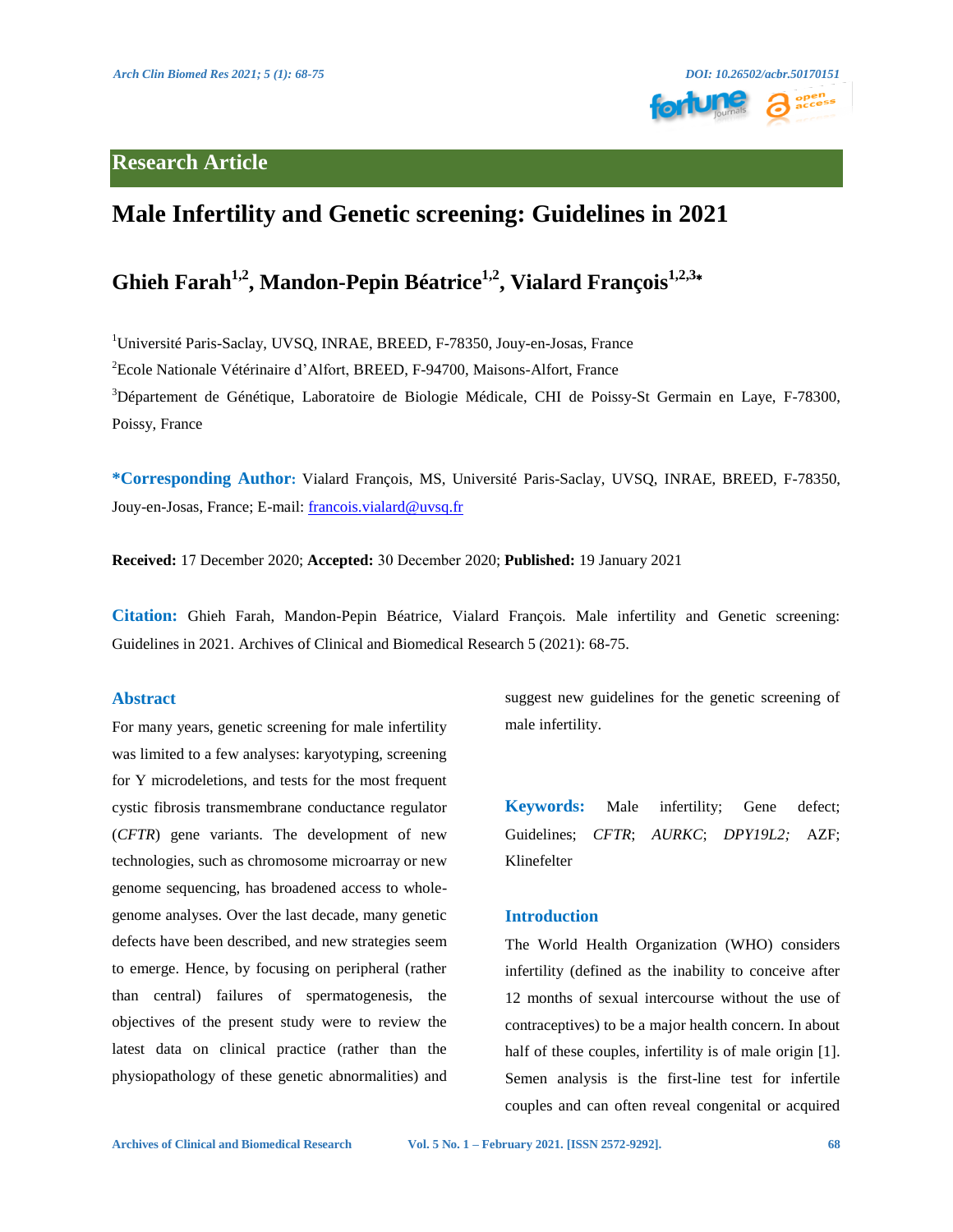**Archives of Clinical and Biomedical Research Vol. 5 No. 1 – February 2021. [ISSN 2572-9292]. 69** causes of male infertility; these notably include quantitative and/or qualitative abnormalities in spermatogenesis, which affect the sperm count, motility and/or morphology. These abnormalities lead to oligo/azoospermia, asthenospermia, and teratozoospermia, respectively. 47,XXY aneuploidy diagnosis for the Klinefelter syndrome [2], karyotype analysis has been proposed to infertile patients, and many series have reported other types of chromosome rearrangements [3]. Many of these anomalies involve the sex chromosomes or autosomal Robertsonian translocations. Lower the sperm count, higher the frequency of chromosomal anomalies; this is mainly due to Klinefelter syndrome, which is observed in 15% of men with azoospermia. Karyotyping revealed that Y chromosome rearrangements - especially those involving long arm deletions - are associated with infertility. It was suggested that these conditions were due to an azoospermic factor (AZF), and three regions (AZFa, AZFb and AZFc) were subsequently identified [4]. During the same period, it was found that almost all men with cystic fibrosis (CF) had a congenital bilateral absence of the vas deferens (CBAVD). It has further been hypothesized that isolated CBAVD (OMIM#277180) is due to a distinct genetic entity associated with an elevated frequency of CF gene mutations  $[5]$  – now known as *CFTR*-related disease. Until that period, many studies had reported an association between genetic polymorphisms and male infertility but routine clinical applications of this knowledge were lacking. In parallel, a variety of different syndromes and single nucleotide variants (SNVs) associated with male infertility were described but the vast majority of these variants were private. With the emergence of whole-genome molecular analyses and the assessment of cohorts of men with homogeneous teratozoospermia, a number of autosomal recessive

causes have been reported. Firstly, a homozygous SNV in the gene coding for aurora kinase C (*AURKC*) was reportedly responsible for most cases of macrozoospermia in a population of consanguineous men from North Africa [6]. Later, some men with globozoospermia were found to have a homozygous deletion of the dpy-19-like 2 gene (*DPY19L2*), or compound heterozygotes for *DPY19L2* defects [7]. Initially, the strategy was based on a candidate gene approach that combined SNP array analysis with conventional molecular biology. The paradigm for genetic testing has now been changed totally by the development of nextgeneration sequencing technologies, such as wholeexome sequencing. At present, many SNVs have been reported in men with multiple morphological abnormalities of the flagella (MMAF), azoospermia, and other disorders. However, in contrast to macrozoospermia and globozoospermia (where *AURKC* and *DPY192* mutations in sperm account for most of the genetic defects), other syndromes are genetically heterogeneous. Hence, it appears to be necessary to define genetic testing guidelines as a function of the sperm phenotype, with a view to determining the etiology of these male infertilities and then choosing the best treatment strategy.

## **Quantitative defects**

#### *Azoospermia*

Azoospermia is defined as the total absence of spermatozoa in the ejaculate in two successive semen examinations. It accounts for around 10% of cases of male infertility, and affects about 1% of the men in the general population [8-10]. The condition can be classified as non-obstructive azoospermia (NOA, associated with spermatogenesis failure, and accounting for 60% of cases) or obstructive azoospermia (OA, characterized by normal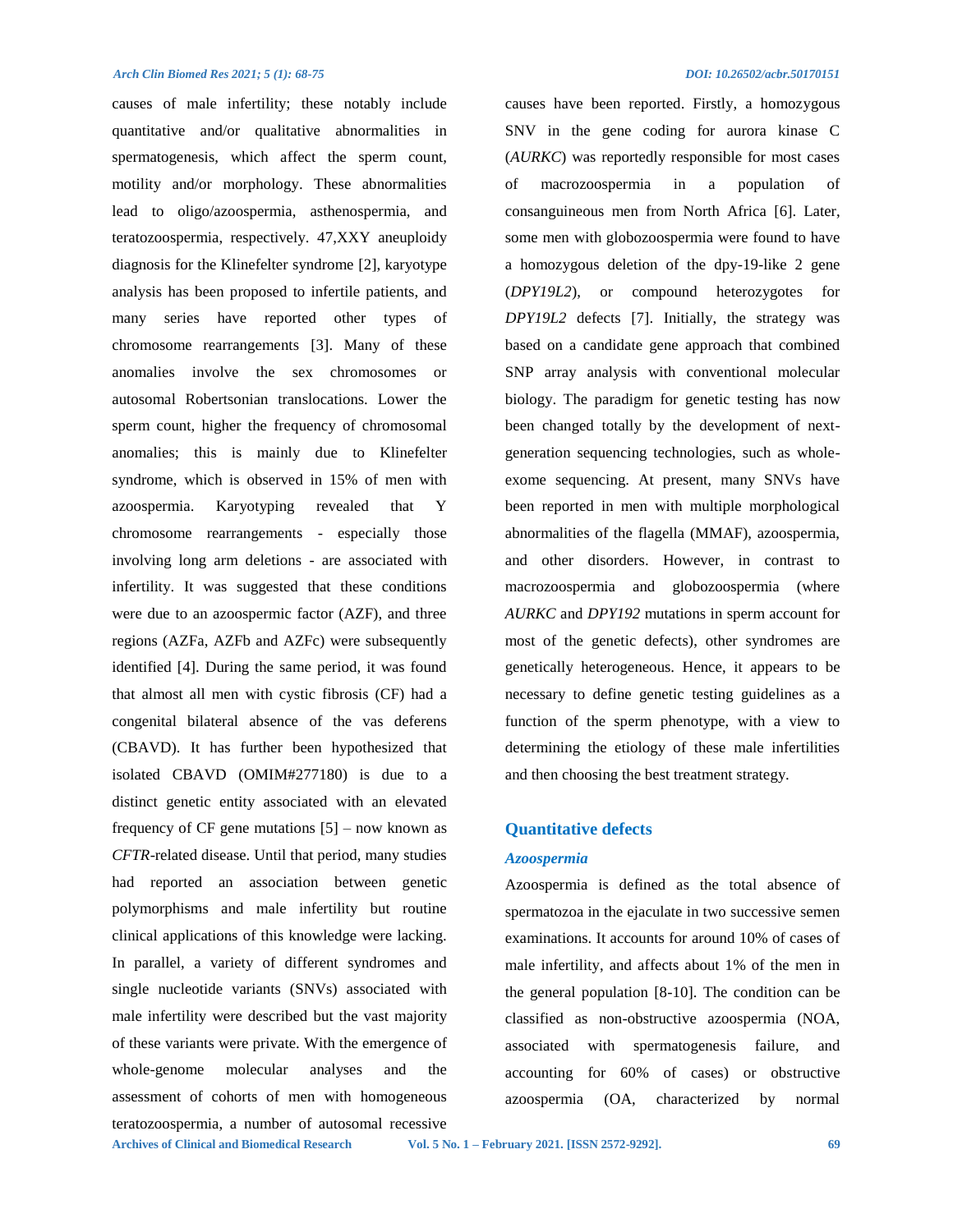spermatogenesis and an obstruction in the seminal tract, and accounting for the remaining 40%) [11,12].

In almost all cases of azoospermia, the combination of testicular sperm extraction (TESE) with *in vitro* fertilization (IVF) and intracytoplasmic sperm injection (ICSI) gives the patient an opportunity to become a father [13].

Sperm can be retrieved successfully from more than 95% of *men with OA*. The most challenging question for men with congenital bilateral or unilateral absence of the vas deferens (OMIM #277180) is the need to fully sequence the *CFTR* gene in both the man and his partner, in order to evaluate the risk of CF in the offspring [14]. Given that almost 80% of men with CBAVD carry one or two *CFTR* mutations [14], it is impossible to consider aTESE before genetic testing and counseling. Furthermore, a general check-up on the patient's respiratory and pancreatic functions appears to be useful. However, a quarter of men lacking a known *CFTR* mutation have a defect in the *AGDRG2* gene associated with Xlinked CBAVD (OMIM #300985) [15]. No recurrent *CFTR* and *ADGRG2* mutations have been reported, however, although various candidate genes (such as *PANK2* and *SLC9A3*) have been suggested in the literature [16].

**Archives of Clinical and Biomedical Research Vol. 5 No. 1 – February 2021. [ISSN 2572-9292]. 70** For *men with NOA*, the sperm retrieval rate is around 40 to 50%. Many genetic defects are associated with this condition, and sperm extraction may be contraindicated by the results of genetic testing in some of these. The first-line analysis is based on karyotyping and Y chromosome microdeletion screening [3,17]. A 46, XX karyotype (usually  $46, X, \text{der}(X)t(X;Y)(p22.3;p11.2)$  results from an unbalanced *de novo* X-Y translocation and the translocation of the sex-determining region of the Y

chromosome to the X chromosome) contraindicates TESE. The second one contraindication is AZFa and/or AZFb microdeletion, leading respectively to Sertoli-cell-only syndrome and sperm maturation arrest [18]. Although other chromosome abnormalities (such as Klinefelter syndrome), do not constitute a contraindication to TESE, genetic counselling is required to evaluate the risk of an unbalanced karyotype in the offspring; this mainly applied to reciprocal or Robertsonian translocations and inversions. Karyotyping leads to a diagnosis in more than 15% of cases, and so it has been hypothesized that most of the genetic causes of male infertility have yet to be characterized - probably because of the large number of genes involved [19]. The emergence of whole-exome sequencing has led to a great increase in the number of different gene defects reported [16]. Initially, only *TEX11* (an X linked coding gene) was reported recurrently reported in the literature. However, recurrent abnormalities in genes such as *SYCE1*, *MEI1*, *STAG3*, *TEX14*, and *TEX15* have now been described [20,21]. Many of the latter (except TEX11) have been identified in consanguineous families, and are meiosis-specific and are observed in men with sperm maturation arrest, a condition in which sperm cannot be retrieved by TESE. In view of (i) the development of genetic analysis software that facilitates the interpretation of test results and (ii) decreases in the cost of whole-exome sequencing, whole-exome sequencing analysis needs to be rapidly implemented in clinical practice - especially for consanguineous men, after karyotyping and Y chromosome microdeletion screening. The identification of gene defects also facilitates a discussion of the risk/benefit balance of TESE with the patient.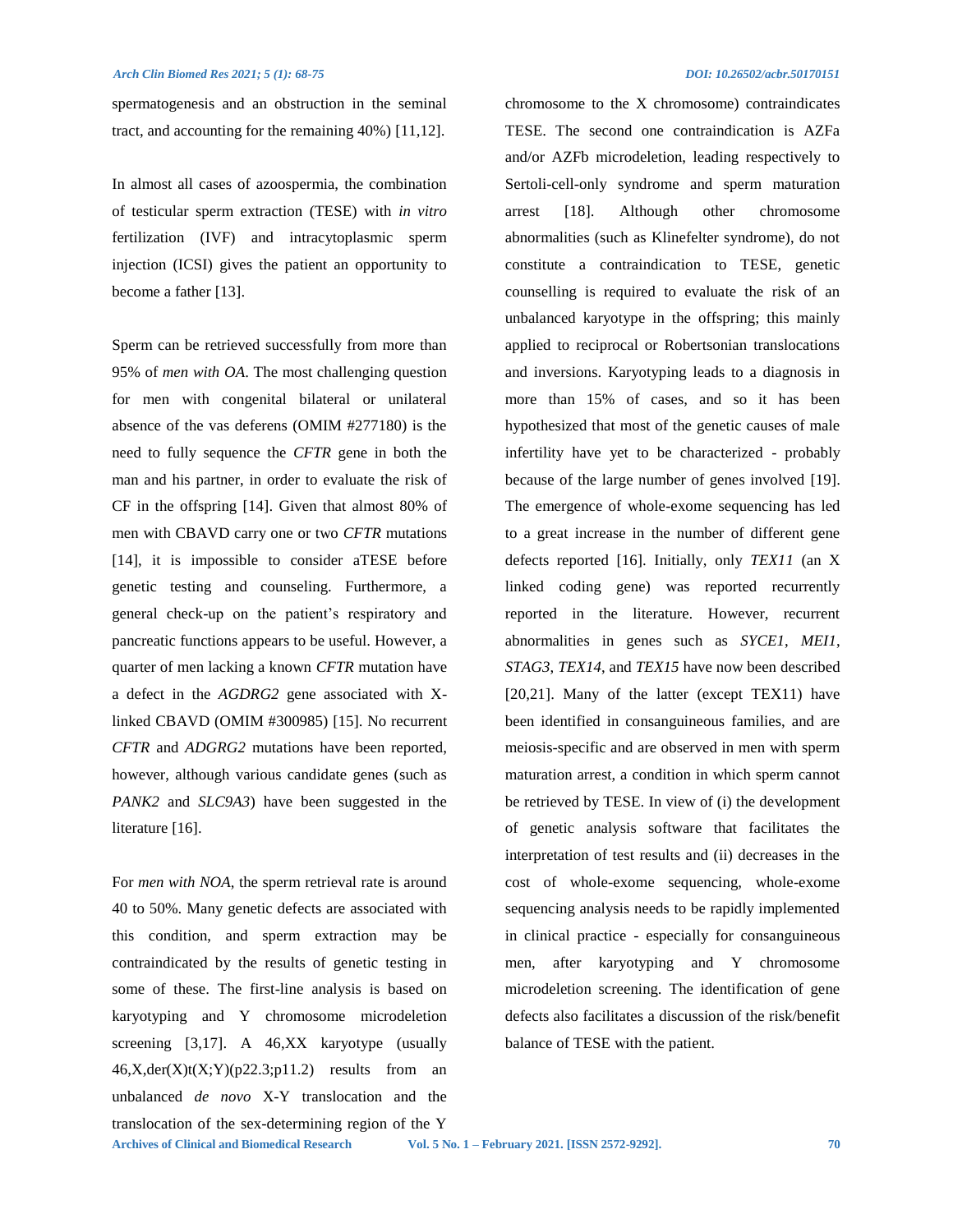#### *Oligospermia*

For men with a low sperm count, karyotyping alone should be suggested as a guide to the etiology. Subsequent genetic counseling can evaluate the risk for the offspring (see the previous paragraph) as a function of the type of chromosomal segregation during meiosis.

#### **Quantitative defects**

#### *Teratozoospermia*

Here, we only considered homogeneous teratozoospermia, i.e. conditions in which more than 99% of spermatozoa are affected: macrozoospermia, globozoospermia, acephalic sperm, and MMAF.

#### *Macrozoospermia*

**Archives of Clinical and Biomedical Research Vol. 5 No. 1 – February 2021. [ISSN 2572-9292]. 71** Macrozoospermia (MIM # 243060, also referred to as macrocephalic sperm head syndrome) was first described in 1977 [22]. The spermatozoa have large, abnormally shaped heads, and multiple flagella (usually four). The condition leads to primary infertility, with no chance of paternity. All spermatozoa are aneuploid, with 96 chromosomes in general – regardless of the technique used for sperm selection [23]. According to the literature data, this syndrome is due to *AURKC* mutations. In North African populations, a founding event led to a recurrent missense SNV (c.144delC) [6]. A few other mutations have been detected elsewhere in the world, with a recurrent c. p.Y248\* SNV in the European population, for example [24]. At present, genetic screening for *AURKC* mutations is recommended for men in whom all sperm are macrocephalic, with a focus on particular recurrent mutations as a function of the ethnic origin. Whole-exome sequencing is only recommended for syndromic men in whom 2 deleterious SNVs have not been identified. For men with homozygous or compound heterozygous mutations in *AURKC* (deleterious SNVs), only sperm

donation or adoption is possible. Hence, the genetic diagnosis may help the patient to weigh up the various options. Genetic screening is not useful for men with a diagnosis of inhomogeneous teratozoospermia. For men with some normally shaped sperm and in whom no mutation has been found, the results of a sperm FISH analysis and a sperm DNA decondensation assay will give an idea of the chances of paternity [25].

#### *Globozoospermia*

Globozoospermia (MIM 613958, a severe teratozoospermia with primary infertility) was first described in humans in 1971 [26]. It is characterized by round spermatozoa that lack an acrosome. Hence, the spermatozoa are unable to adhere to and penetrate the zona pellucida. There is a chance of fatherhood with ICSI, although the fertilization rate in globozoospermia is low because of the absence of phospholipase C zeta (PLCz) and thus a lack of oocyte activation after injection [27]. Acrosome biogenesis is mechanistically complex, and only a few related gene defects have been identified. More than 90% of the patients described in the literature have a *DPY19L2* defect – a homogenous deletion in 80% of cases. Men with globozoospermia should first be screened for the homozygous *DPY19L2* deletions. If none are found, whole-exome sequencing (including *DPY19L2* and all the other genes previously described) appears to be justified. In a recent study, this strategy enabled a diagnosis in 75% of men in whom more than 50% of the sperm in the ejaculate were abnormal [28].

#### *Acephalic sperm*

Acephalic spermatozoa syndrome (MIM [617187\)](https://omim.org/entry/617187) is a rare condition that was first described in 1979 [29]. The sperm are predominantly headless or lack flagella [30]. In contrast to the syndromes described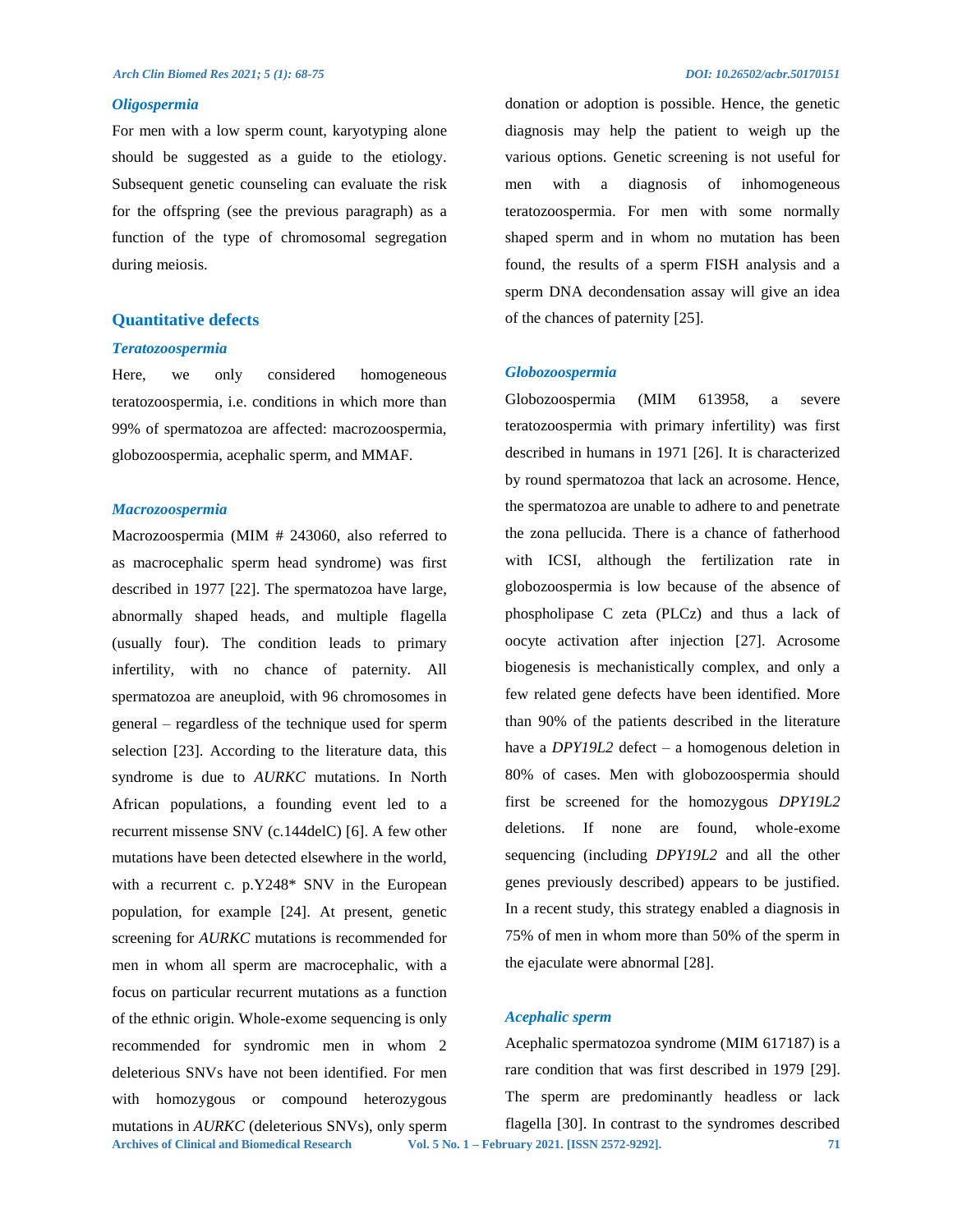above, a large variety of genetic abnormalities have been described - although defects in the *SUN5* gene appears to be frequent [31]. Given that defects in many genes have been reported, it seems sensible to use first-line whole-genome sequencing. Some gene defects are reportedly associated with a lower chance of fatherhood. Hence, if more data are necessary, genetic screening should be performed before the ICSI procedure.

# *Multiple morphological abnormalities of the flagella*

Although MMAF is a rare syndrome, cases have been reported regularly since 1984 [32]. Due to periaxonemal and axonemal defects, the flagella of the sperm in the ejaculate are short, coiled, absent or of irregular caliber. It has recently been demonstrated that MMAF is genetically heterogeneous and can result from defects in more than 20 genes [33]. Hence, whole-exome sequencing appears to be necessary in these men. The diagnosis is purely etiologic and does not have any impact on clinical practice. The take-home baby rate after ICSI for MMAF is similar to that observed in the whole patient population.

### **Other situations**

Male infertility is not limited to defects in the sperm count, motility or morphology defect. As with mutations in the gene coding for PLCz [34], infertility is sometimes due to fertilization failure. In this rare, idiopathic situation (i.e. in the apparent absence of sperm or female defects), a whole-exome analysis might be a good opportunity for explain the inability to conceive.

In conclusion, the discovery of a sperm defect should prompt the initiation of genetic screening based on whole-exome sequencing - now a diagnostic tool that is easily accessible, as a first or second-line genetic test (Table 1). However, whole-exome sequencing should always be preceded by genetic counselling. The purpose of the analysis must be clearly explained to the patient because gene defects unrelated to infertility (e.g. predispositions to cancer or earlyonset neurodegenerative diseases) could potentially be identified.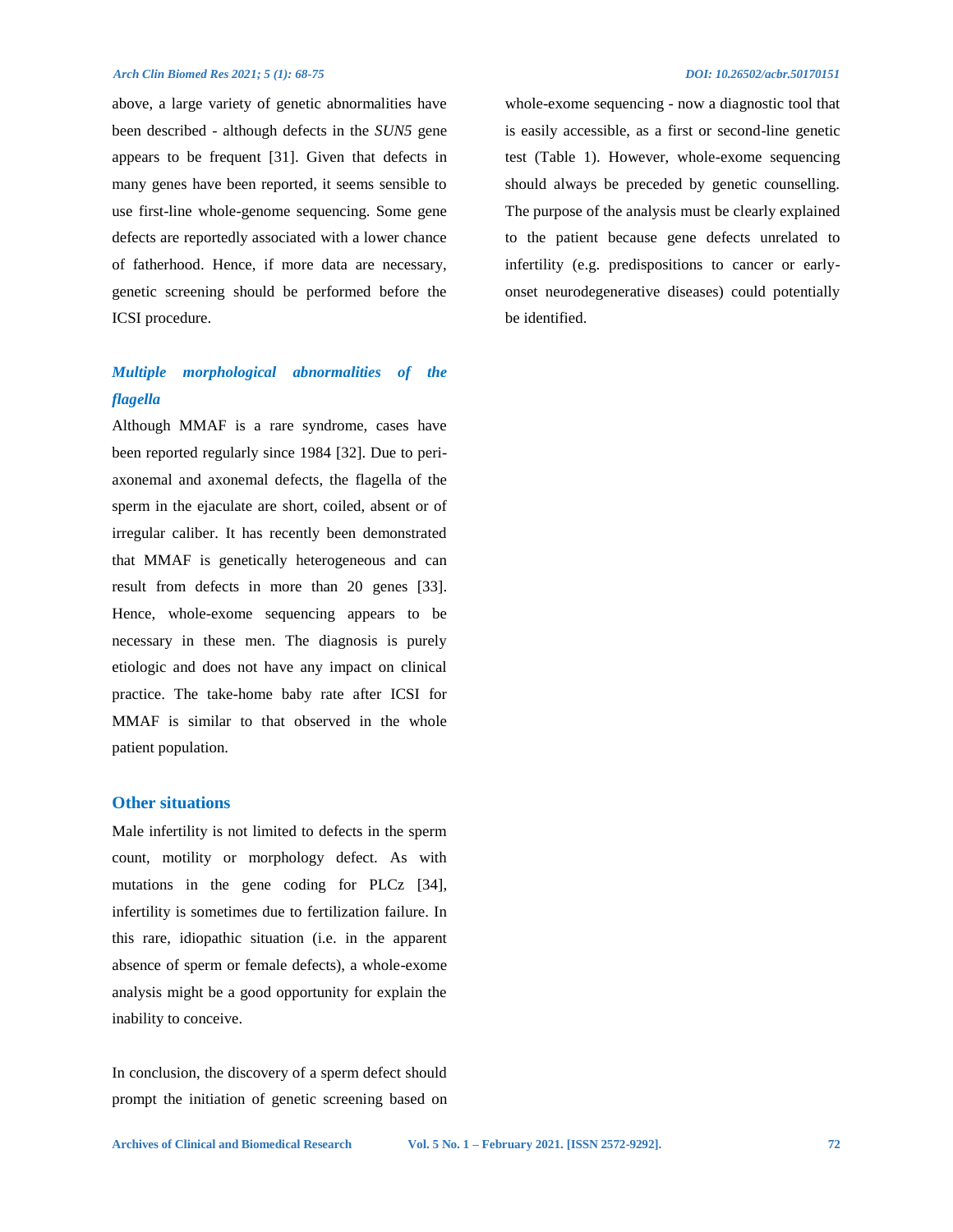|                 | First-line genetic test                                | Second-line<br>genetic test  | Changes in clinical practices after genetic<br>testing                                                                                                                 |
|-----------------|--------------------------------------------------------|------------------------------|------------------------------------------------------------------------------------------------------------------------------------------------------------------------|
| <b>NOA</b>      | Karyotyping<br>Y<br>and<br>chromosome<br>microdeletion | Whole-<br>genome<br>analysis | 1: Chromosome rearrangement: considered<br>PGD or PND.<br>2: 46, XX or AZFa or b microdeletion: TESE<br>is contraindicated<br>3: Meiosis gene defects: considered TESE |
| <b>CBAVD</b>    | <b>CFTR</b>                                            | ADGRG2                       | Only if the partner has a CFTR mutation:<br>consider PGD or PND                                                                                                        |
| Oligospermia    | Karyotyping                                            | None                         | Chromosome rearrangement: considered PGD<br>or PND                                                                                                                     |
| Macrozoospermia | <b>AURKC</b>                                           | Whole-<br>genome<br>analysis | contraindicated<br><b>IVF</b><br>patients<br>is<br>for<br>homozygote for a AURKC mutation or<br>heterozygote composite                                                 |
| Globozoospermia | DPY19L2                                                | Whole-<br>genome<br>analysis | None                                                                                                                                                                   |
| Acephalic sperm | Whole-genome analysis                                  | None                         | None                                                                                                                                                                   |
| <b>MMAF</b>     | Whole-genome analysis                                  | None                         | None                                                                                                                                                                   |

**Table 1:** Genetic tests and their impact on clinical practice.

NOA: Non-obstructive azoospermia; CAVD: Congenital bilateral absence of vas deferent; MMAF: Multiple morphological abnormalities of the flagella; PGD: Preimplantation genetic diagnosis; PND: Prenatal diagnosis

### **References**

- 1. Agarwal A, Mulgund A, Hamada A, et al. A unique view on male infertility around the globe. Reproductive biology and endocrinology. 2015 Dec 1;13(1):37.
- 2. Jacobs PA, Strong JA. A case of human intersexuality having a possible XXY sex-

determining mechanism. Nature 183 (1959): 302-303.

- 3. De Braekeleer M, Dao TN. Cytogenetic studies in male infertifity. Human Reproduction 6 (1991): 245-250.
- 4. Vogt P, Chandley AC, Hargreave TB, et al. Microdeletions in interval 6 of the Y chromosome of males with idiopathic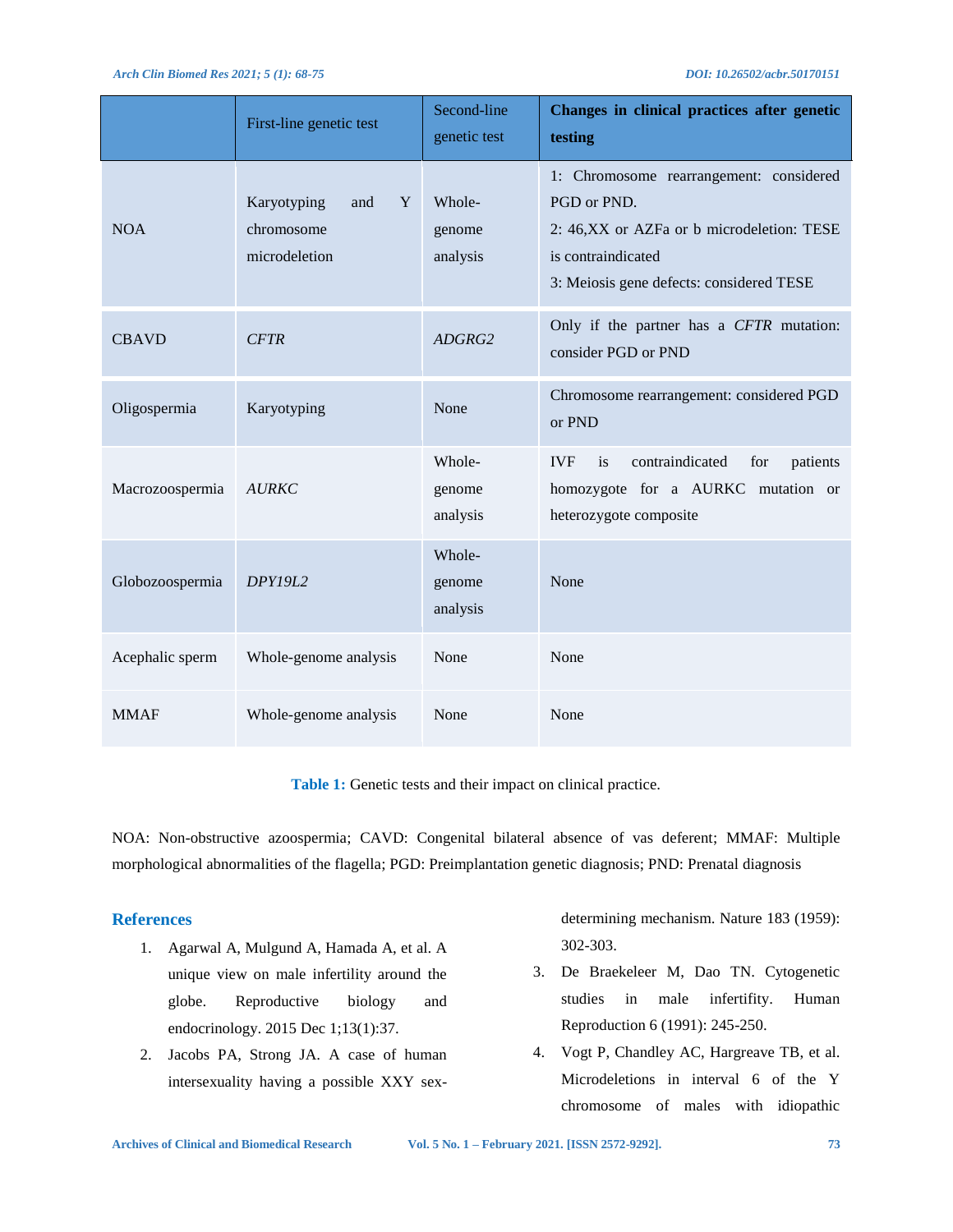sterility point to disruption of AZF, a human spermatogenesis gene. Human Genetics 89 (1992): 491-496.

- 5. Anguiano A, Oates RD, Amos JA, et al. Congenital bilateral absence of the vas deferens: a primarily genital form of cystic fibrosis. JAMA 267 (1992): 1794-1797.
- 6. Dieterich K, Rifo RS, Faure AK, et al. Homozygous mutation of AURKC yields large-headed polyploid spermatozoa and causes male infertility. Nature Genetics 39 (2007): 661-665.
- 7. Coutton C, Zouari R, Abada F, et al. MLPA and sequence analysis of DPY19L2 reveals point mutations causing globozoospermia. Human Reproduction 27 (2012): 2549-2558.
- 8. Jarow JP, Espeland MA, Lipshultz LI. Evaluation of the azoospermic patient. The Journal of Urology 142 (1989): 62-65.
- 9. Foresta C, Ferlin A, Bettella A, et al. Diagnostic and clinical features in azoospermia. Clinical Endocrinology 43 (1995): 537-543.
- 10. Willott GM. Frequency of azoospermia. Forensic Science International 20 (1982): 9- 10.
- 11. Thonneau P, Marchand S, Tallec A, et al. Incidence and main causes of infertility in a resident population (1 850 000) of three French regions (1988–1989). Human Reproduction 6 (1991): 811-816.
- 12. Matsumiya K, Namiki M, Takahara S, et al. Clinical study of azoospermia. International Journal of Andrology 17 (1994): 140-142.
- 13. Donoso P, Tournaye H, Devroey P. Which is the best sperm retrieval technique for nonobstructive azoospermia? A systematic review. Human Reproduction Update 13 (2007): 539-549.
- 14. Bieth E, Hamdi SM, Mieusset R. Genetics of the congenital absence of the vas deferens. Human Genetics (2020): 1-8.
- 15. Pagin A, Bergougnoux A, Girodon E, et al. Novel ADGRG2 truncating variants in patients with X‐linked congenital absence of vas deferens. Andrology 8 (2020): 618-624.
- 16. Ghieh F, Mitchell V, Mandon-Pepin B, et al. Genetic defects in human azoospermia. Basic and Clinical Andrology 29 (2019): 1- 6.
- 17. Jungwirth A, Giwercman A, Tournaye H, et al. European Association of Urology guidelines on Male Infertility: the 2012 update. European Urology 62 (2012): 324- 332.
- 18. Patrat C, Bienvenu T, Janny L, et al. Clinical data and parenthood of 63 infertile and Y-microdeleted men. Fertility and Sterility 93 (2010): 822-832.
- 19. Matzuk MM, Lamb DJ. The biology of infertility: research advances and clinical challenges. Nature Medicine 14 (2008): 1197-1213.
- 20. Cannarella R, Condorelli RA, Paolacci S, et al. Next-generation sequencing: Toward an increase in the diagnostic yield in patients with apparently idiopathic spermatogenic failure. Asian, J. Androl (2020).
- 21. Krausz C, Riera-Escamilla A, Moreno-Mendoza D, et al. Genetic dissection of spermatogenic arrest through exome analysis: clinical implications for the management of azoospermic men. Genetics in Medicine 22 (2020): 1956-1966.
- 22. Nistal M, Paniagua R, Herruzo A. Multitailed spermatozoa in a case with asthenospermia and teratospermia. Virchows Archiv B 26 (1978): 111-118.